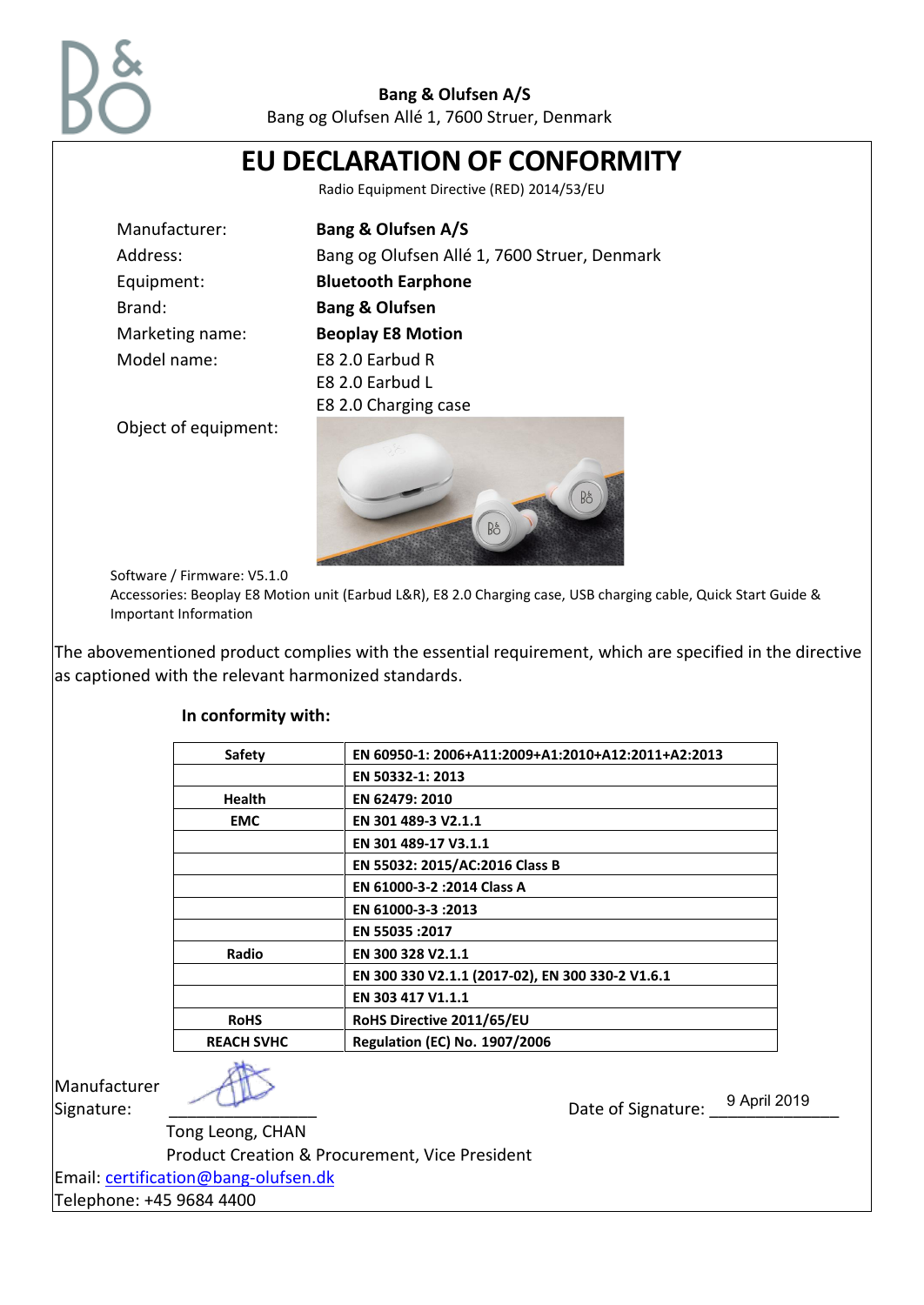

Bang og Olufsen Allé 1, 7600 Struer, Denmark

# **EU DECLARATION OF CONFORMITY**

Radio Equipment Directive (RED) 2014/53/EU

Manufacturer: **Bang & Olufsen A/S** Address: Bang og Olufsen Allé 1, 7600 Struer, Denmark Equipment: **Bluetooth Earphone** Brand: **Bang & Olufsen** Marketing name: **Beoplay E8 Motion** Model name: E8 2.0 Charging case



The abovementioned product complies with the essential requirement, which are specified in the directive as captioned with the relevant harmonized standards.

#### **In conformity with:**

Object of equipment:

| EN 60950-1: 2006+A11:2009+A1:2010+A12:2011+A2:2013 |
|----------------------------------------------------|
|                                                    |
|                                                    |
|                                                    |
|                                                    |
|                                                    |
|                                                    |
|                                                    |
|                                                    |
|                                                    |
|                                                    |

Manufacturer

Signature: \_\_\_\_\_\_\_\_\_\_\_\_\_\_\_\_ Date of Signature: \_\_\_\_\_\_\_\_\_\_\_\_\_\_ 9 April 2019

Tong Leong, CHAN

Product Creation & Procurement, Vice President

## Email: [certification@bang-olufsen.dk](mailto:certification@bang-olufsen.dk)

Telephone: +45 9684 4400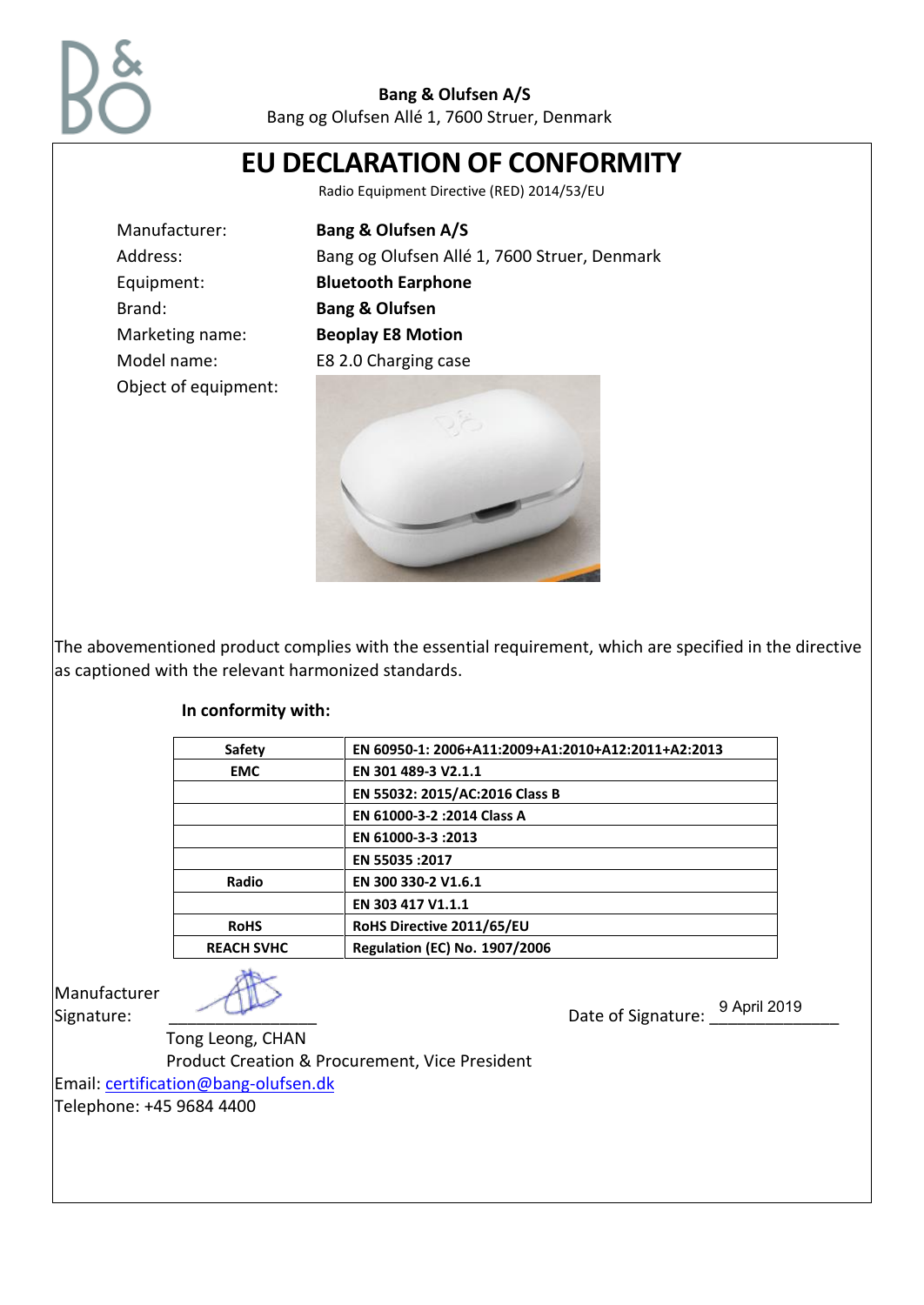

Bang og Olufsen Allé 1, 7600 Struer, Denmark

| <b>EU DECLARATION OF CONFORMITY</b><br>Radio Equipment Directive (RED) 2014/53/EU     |                                                                                                          |
|---------------------------------------------------------------------------------------|----------------------------------------------------------------------------------------------------------|
|                                                                                       |                                                                                                          |
| Manufacturer:                                                                         | <b>Bang &amp; Olufsen A/S</b>                                                                            |
| Address:                                                                              | Bang og Olufsen Allé 1, 7600 Struer, Denmark                                                             |
| Equipment:                                                                            | <b>Bluetooth Earphone</b>                                                                                |
| Brand:                                                                                | <b>Bang &amp; Olufsen</b>                                                                                |
| Marketing name:                                                                       | <b>Beoplay E8 Motion</b>                                                                                 |
| Model name:                                                                           | E8 2.0 Earbud L                                                                                          |
| Object of equipment:                                                                  |                                                                                                          |
| Software / Firmware: V5.1.0<br>Accessories: Quick Start Guide & Important Information |                                                                                                          |
|                                                                                       |                                                                                                          |
| as captioned with the relevant harmonized standards.                                  | The abovementioned product complies with the essential requirement, which are specified in the directive |

### **In conformity with:**

| <b>Safety</b>     | EN 60950-1: 2006+A11:2009+A1:2010+A12:2011+A2:2013 |
|-------------------|----------------------------------------------------|
|                   | EN 50332-1: 2013                                   |
| <b>Health</b>     | EN 62479: 2010                                     |
| <b>EMC</b>        | EN 301 489-3 V2.1.1                                |
|                   | EN 55032: 2015/AC:2016 Class B                     |
|                   | EN 61000-3-2 : 2014 Class A                        |
|                   | EN 61000-3-3:2013                                  |
|                   | EN 55035 : 2017                                    |
| Radio             | EN 300 330 V2.1.1 (2017-02)                        |
| <b>RoHS</b>       | RoHS Directive 2011/65/EU                          |
| <b>REACH SVHC</b> | <b>Regulation (EC) No. 1907/2006</b>               |
|                   |                                                    |

Manufacturer



Signature: \_\_\_\_\_\_\_\_\_\_\_\_\_\_\_\_ Date of Signature: \_\_\_\_\_\_\_\_\_\_\_\_\_\_ 9 April 2019

Tong Leong, CHAN

Product Creation & Procurement, Vice President

Email: [certification@bang-olufsen.dk](mailto:certification@bang-olufsen.dk)

Telephone: +45 9684 4400